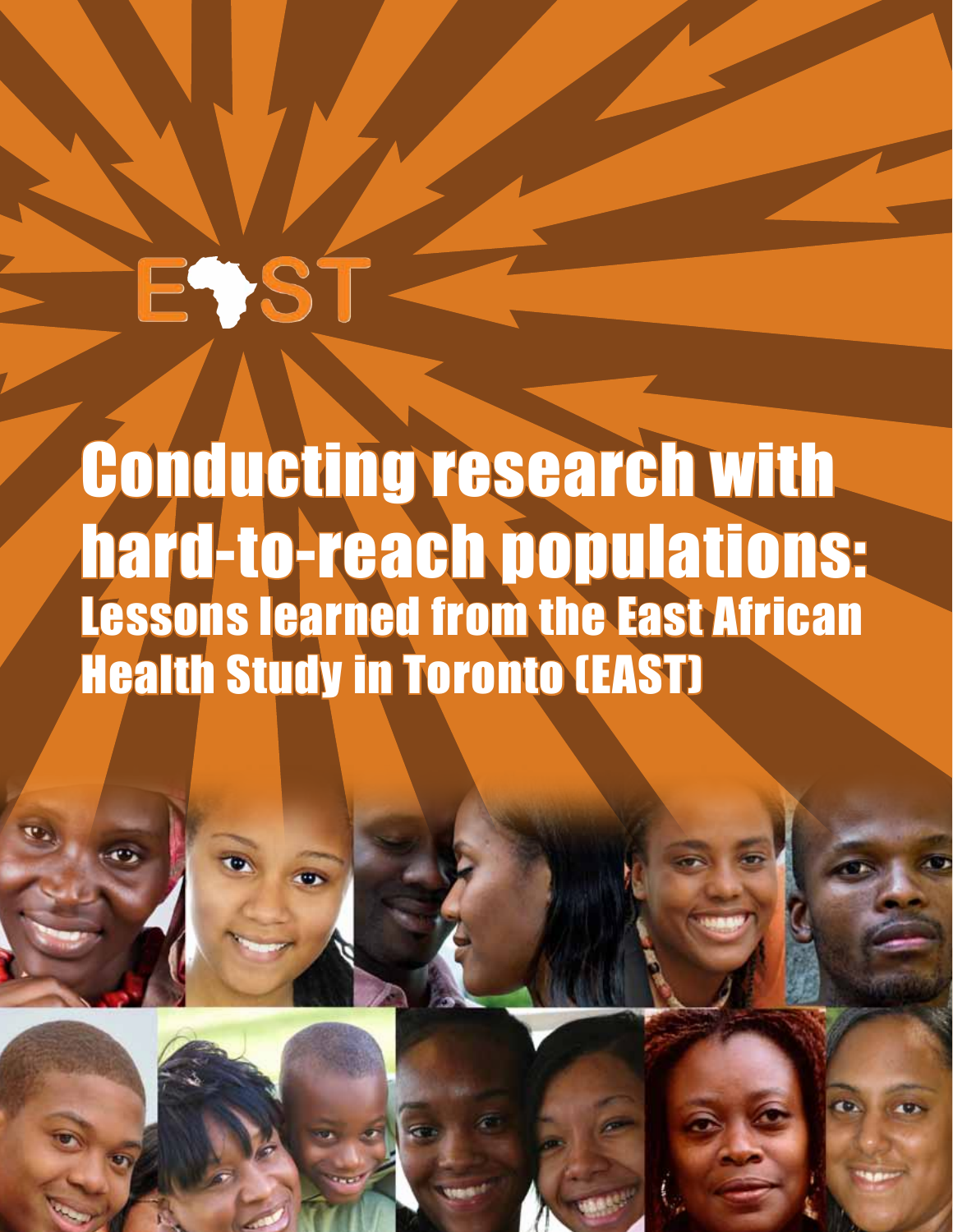

## Conducting research with hard-to-reach populations: Lessons learned from the East African Health Study in Toronto (EAST)

#### **Authors:**

Kimberly Gray, Wangari Tharao and Liviana Calzavara

#### **Research Team:**

Liviana Calzavara, Wangari Tharao, Ann Burchell, Robert S. Remis, Ted Myers, Carol Swantee, Catherine Chalin

#### **Research Coordinator**: Kimberly Gray

**Study Analysts:** Ashley Johns, Jane Polsky

#### **Research Assistants:** Saba Andemariam, Feben Aseffa, Sean Moore,Tracy Wanyama

February 2012

#### **Acknowledgements:**

To all of the participants, recruiters, community working groups, and the community advisory committee - thank you, amesegenalehu, asante sana, webale nyo and mahadsanid! Funded by the Ontario HIV Treatment Network (OHTN), the Public Health Agency of Canada (PHAC), and the Canadian Institutes for Health Research (CIHR).

For further information about EAST, please contact either Wangari Tharao at Women's Health in Women's Hands (wangari@whiwh.com) or Liviana Calzavara at the University of Toronto (liviana.calzavara@utoronto.ca).







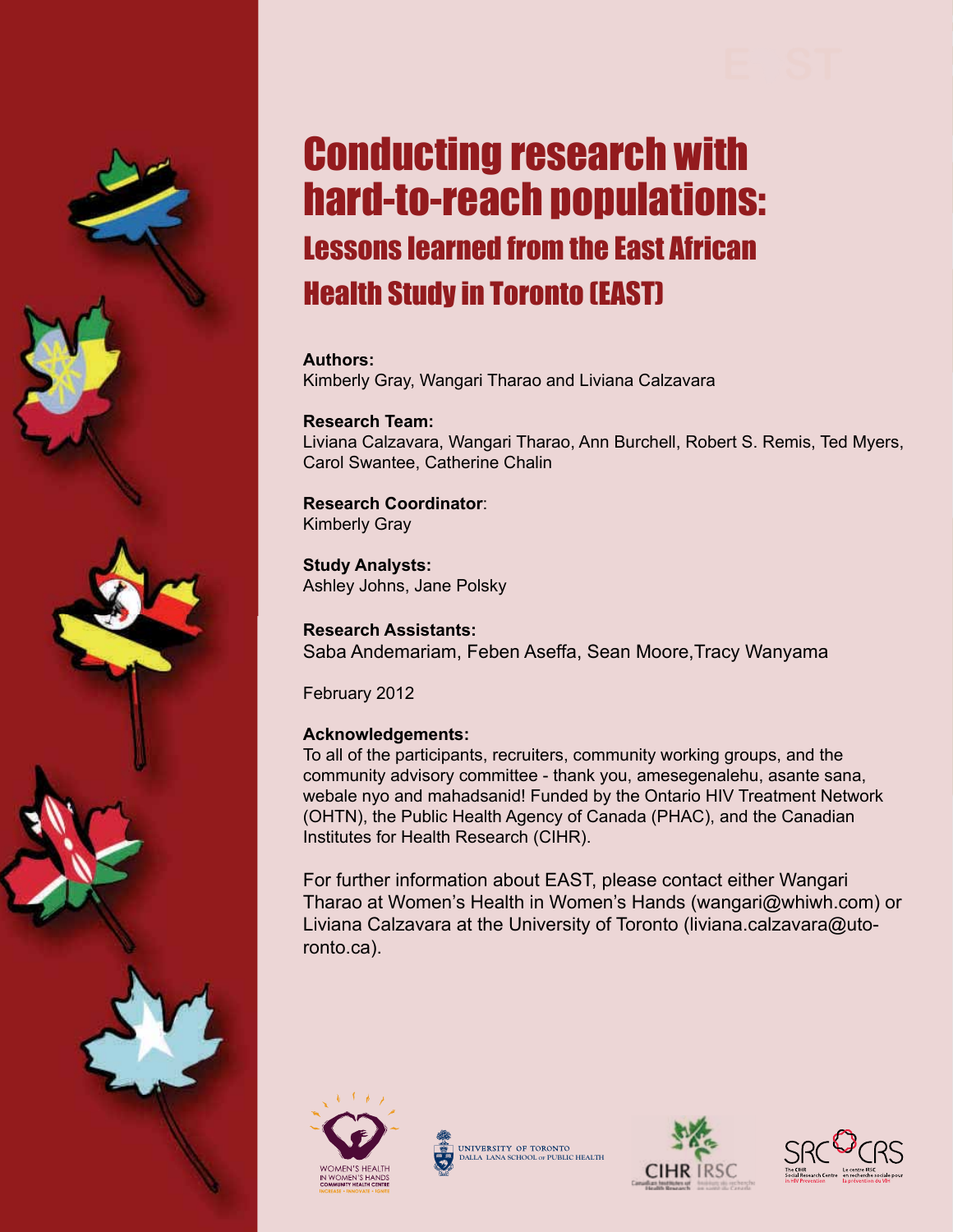

## Study design and background

Communities from countries where HIV prevalence is high are also disproportionally affected by HIV/AIDS in Canada. People from countries where HIV is endemic represent 18% of the 26,627 people estimated to be living with HIV in Ontario (1). Trends also indicate HIV prevalence among these individuals increased 62% from 2003 to 2008, with an annual increase of 10% (1). Furthermore, statistical modelling suggests 22-59% of HIV infections happen within Canada (2).

The East African Health Study in Toronto (EAST), a community-academic partnership, was the first largescale Canadian survey of African communities from countries where HIV is endemic. Conducted between 2004 and 2008, EAST was conceived in response to the lack of population-based data needed to assess HIV-related issues in these communities and to assist in the development of intervention programs and strategies.

The objective of EAST was to examine HIV/AIDS issues and concerns in the context of general health issues and behaviour in five East African communities. A Community Advisory Committee provided input on community-specific needs, practical advice on study design, and links to the community to facilitate recruitment. This cross-sectional study covered an extensive range of HIV and health-related issues such as immigration and mobility, social support, attitudes and beliefs, screening and testing, health conditions, risk behaviour, and health care utilization. The survey consisted of an interviewer-administered questionnaire (approximately one hour long) and collection of a saliva specimen for an HIV screening component. Data were collected between 2004 and 2006, with 456 participants (230 women and 226 men) interviewed in the Greater Toronto Area (GTA). Over three-quarters of the participants provided a saliva sample for laboratory testing. There were 100 participants from each the Ethiopian, Kenyan, and Somali communities, 101 from the Ugandan community, and 55 from the Tanzanian community.

A study report was produced and contains a broad overview of HIV- and health-related issues in these communities (3). The report has been, and will continue to be, used to initiate community discussions, encourage further interpretation of results, and elicit recommendations for further analysis and community action. The study contributed to the generation of new research knowledge concerning communities in the African Diaspora and the provision of a platform on which to base programs, services and policy decisions for Diaspora communities in the GTA. EAST was also an opportunity for Toronto's African communities to become involved in HIV research, while allowing university-based researchers to learn valuable lessons from community members.

## Purpose of report

The purpose of this report is to share key lessons learned from the implementation phase of EAST concerning study design, recruitment, and other practical and logistical issues integral to the success of a survey-based study in hard-to-reach populations. During the course of the study, formal and informal evaluation measures were employed in order to document challenges and subsequent solutions. Documenting these efforts became an objective of EAST because of the gaps in existing HIV research literature concerning research with African, Caribbean, and Black communities. This report is based on data extracted from a recruitment tracking database, on-going qualitative notations concerning the challenges we faced, and interviews with study research assistants and interviewers. It is our hope that the lessons we learned may be useful when designing and conducting future research with East African communities, other communities from countries where HIV is endemic, and other similar hard-to-reach populations.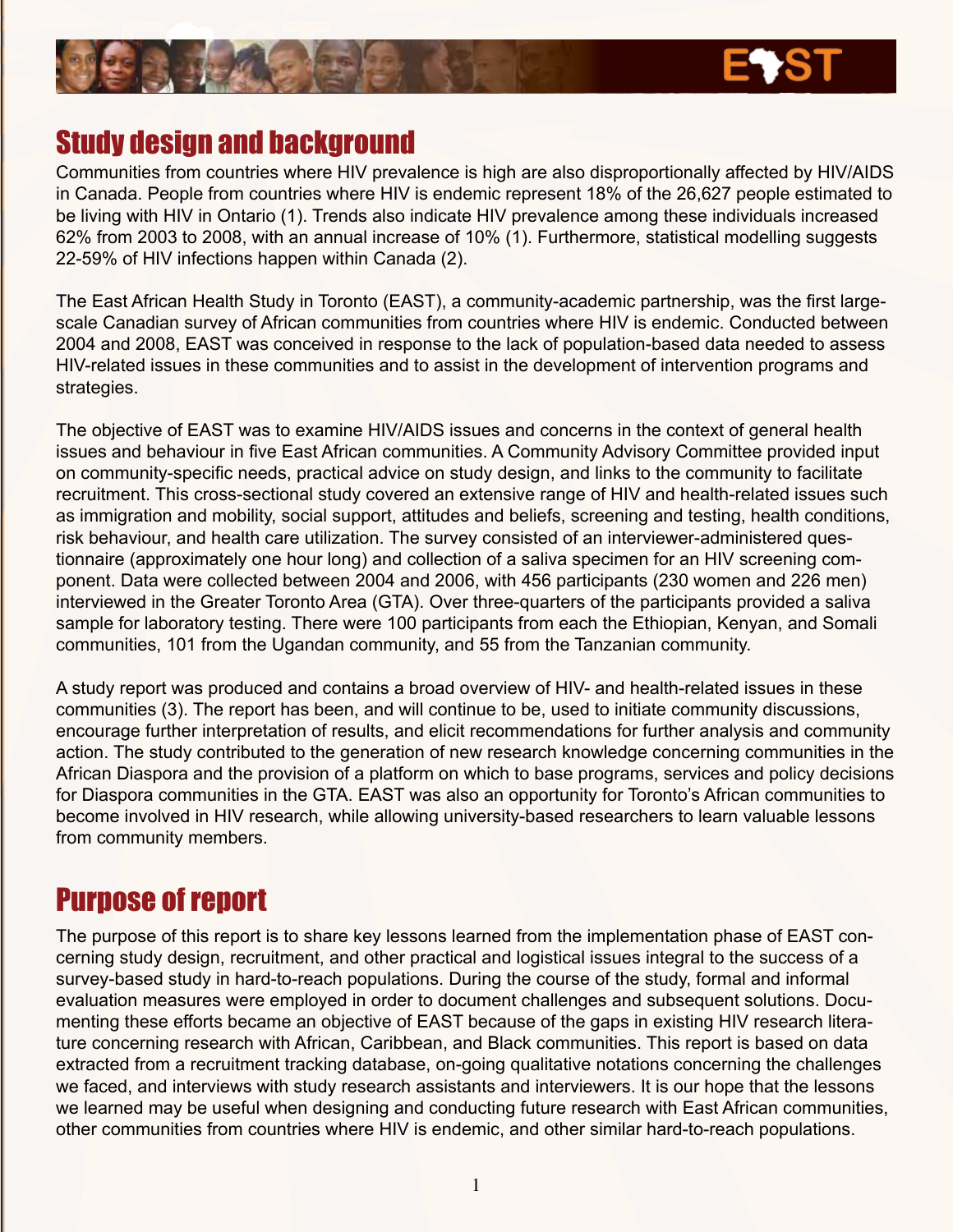### Lessons learned

#### **STUDY DESIGN**

#### **Challenges**

#### **Diversity of perspectives**

The study sample was drawn from five communities (Ethiopian, Kenyan, Somali, Tanzanian, and Ugandan) that display cultural and social diversity within and between the communities. This translated into differing preferences in how sensitive health and social issues are discussed, which had implications for the acceptability and appropriateness of the survey topics. For example, input from community representatives suggested diverse attitudes toward HIV-related issues, ranging from a willingness to openly discuss them to treating them as taboo and not relevant to the community.

#### **Suitability of research tools**

There was a lack of appropriate HIV-related questionnaires and scales for communities in the African Diaspora. Although various tools have been produced for populations in African countries, these were not always applicable for communities that have relocated to Canada nor did they cover the unique issues faced by these populations after settlement.

#### ■ Solutions

#### **Adapt questionnaires and scales to be more culturally relevant**

With input from the Community Advisory Committee, the research team chose to compile and adapt several existing questionnaires and scales, including questions from the *Canadian Community Health Survey, the Ontario First Nations AIDS and Health Lifestyle Survey, and the Pathways and Barriers to Mental Health Care for Ethiopians in Toronto Study*. Furthermore, given the sensitive nature of particular questions, great care and consideration were given to the development of the survey instrument. Literature on maximizing the reliability and validity of sexual behaviour questions was consulted and attention was given to ensuring questions were clear and relevant to the communities. Findings from a pre-test with 25 individuals were used to modify interview questions and further improve the acceptability of the questions.

#### **Create self-completed section for sensitive questions**

A separate, self-completed section was created to provide privacy for participants when answering the most sensitive questions regarding sexual behaviour. Participants had the choice to have these read to them as they completed the section on their own, or to complete the section entirely on their own. The majority (68%) of the participants who completed the separate sexual behaviour portion had questions read to them by the interviewer and  $31\%$  self-completed entirely<sup>1</sup>.

#### **Provide participants with choice of interviewer**

In order to increase participants' comfort with the survey, participants were gender-matched with interviewers and were given a choice of interviewer according to ethnocultural community (i.e., from the participant's own community, a different African community, or non-African). Sixty-three percent of

1 Although the self-completed section was acceptable to participants, interviewers were unable to reconcile any errors or misunderstandings concerning the section. There were particular issues around terminology concerning regular and casual sexual relationships, which resulted in missing data. This is an area for future research.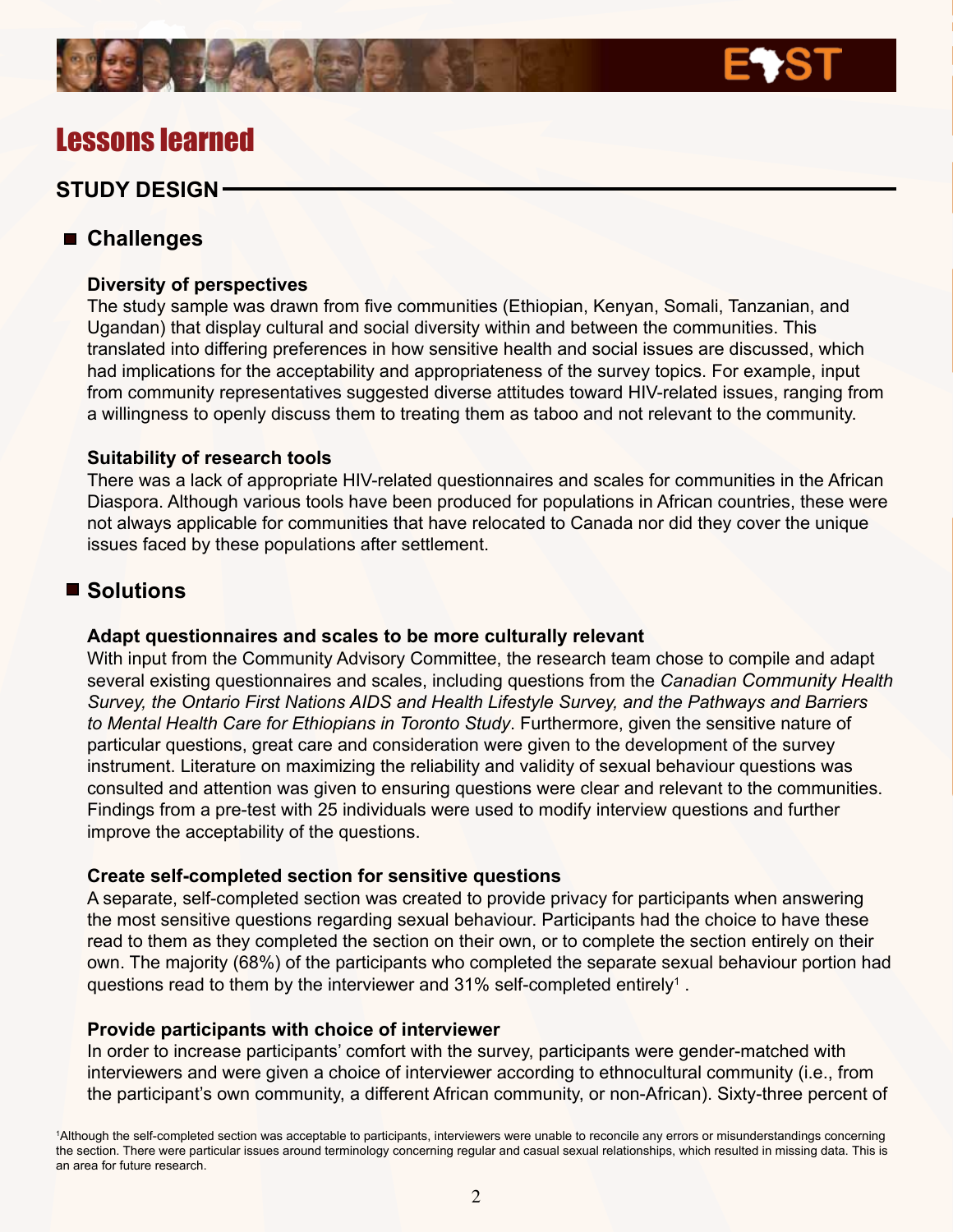the study sample was interviewed by someone from a different African community, 23% by someone from their own country, and 13% by a non-African<sup>2</sup>. At the end of the interview, participants were asked if they would have chosen the same type of interviewer; 93% said they would have made the same choice.

#### **RECRUITMENT/PARTICIPATION**

#### **Challenges**

#### **Mistrust of research and the research process**

During recruitment outreach activities, recruiters documented concerns raised by community members regarding confidentiality and the research process. Community members expressed concern over the targeting of African communities and promoting the stereotype of Africans as carriers of disease. Some community members also felt that researchers take from the community but do not give back (i.e., the research does not benefit the community) and that the survey would not be confidential.

#### **Compiling a representative sampling frame**

Based on community consultations, the research team initially intended to develop the sampling frame through existing membership lists from a range of community organizations, supplemented with names located through electronic and telephone directories. From five master sampling frames, one for each community, individuals would be randomly chosen. Two main challenges prevented this approach. First, it became apparent that such lists and directories were difficult to locate and outdated, and access was often limited by confidentiality issues. Second, limited monetary and staff resources prevented building a sampling frame large enough to randomly select the required number of participants.

#### **Insufficient network of recruiters**

In order to compile a sample that was as representative as possible, a vigorous and wide-reaching recruiting effort was deemed necessary. Although the Community Advisory Committee assisted with the study design, it was inappropriate and unrealistic to ask individual members, who were already overcommitted with their main work and volunteer activities, to coordinate the vast networks of recruiters necessary to reach a representative sample. Furthermore, the study team felt it was unfair to ask community members to volunteer their time when working on behalf of the study, especially considering the amount of time needed to reach hundreds of community members. This meant that recruitment was slow and sporadic in the early phase of the study, as staff built networks through meeting with a diverse range of community members and attending an array of community events.

#### **Lack of interview sites**

One of the most challenging logistical issues was finding suitable locations across the GTA for conducting the interviews. Participants requested that the interviews be conducted close to either their work or home so that they would not incur costs or spend extra time travelling to the interview. It was also difficult to find sites that offered private areas to conduct the interview. HIV organizations were not suitable as this was a population-level survey rather than one focussed on community members living with HIV. Further challenges arose concerning costs associated with site rentals and last minute bookings and cancellations.

2 There were differences between communities concerning choice of interviewers: Kenyan, Tanzanian, and Ugandan participants were more likely to choose an interviewer from another community (i.e., not their own), compared to Ethiopian and Somali participants.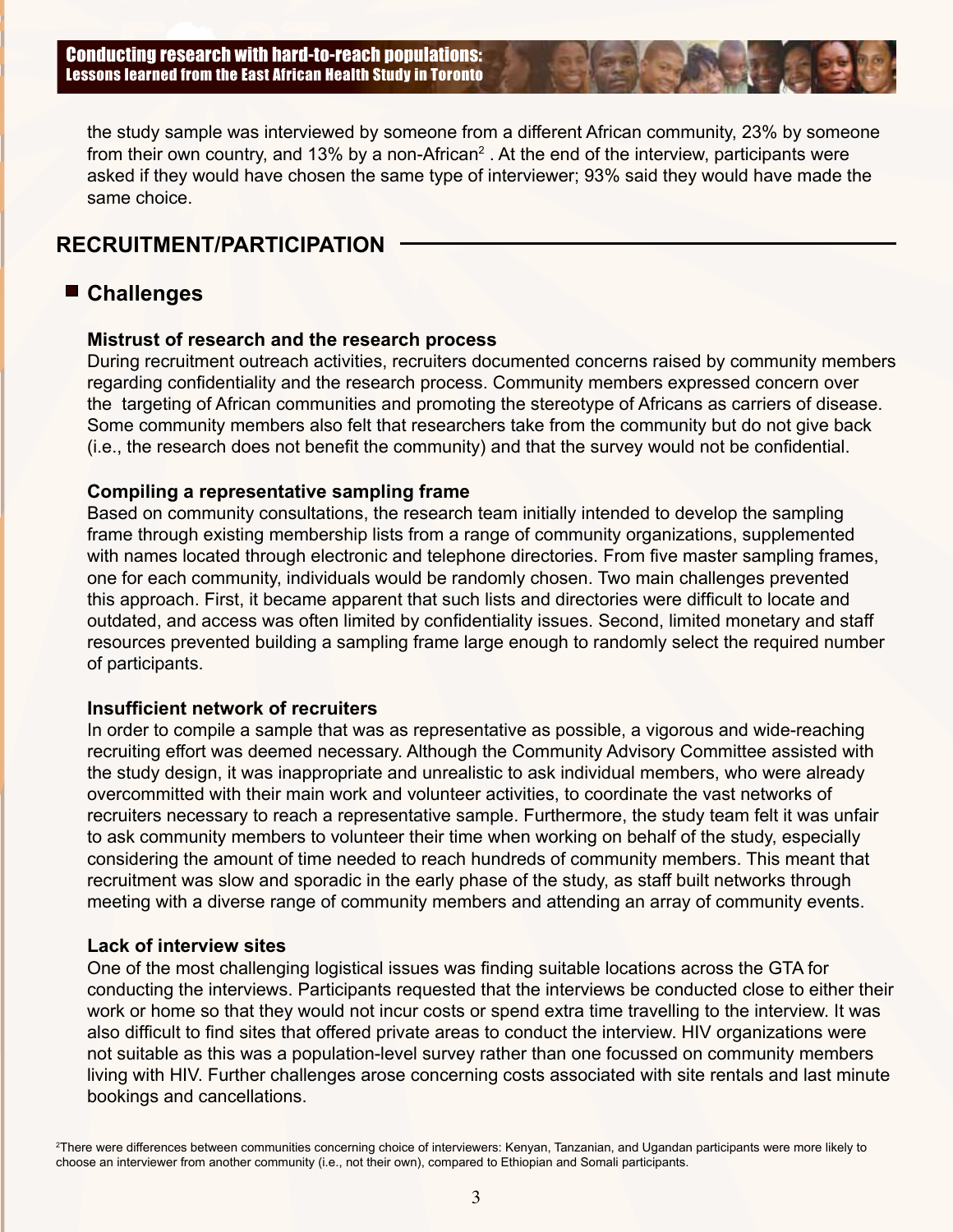

#### **Diversity of experience amongst interviewers**

Because participants were given a choice of interviewer, it was necessary to have a minimum of 12 interviewers (male and female) representing the various communities. Interviewers were geographically dispersed throughout Toronto, which created logistical and financial challenges for travel depending on where interviews were scheduled. Also, interviewers had varying degrees of research experience; almost half of the interviewers had no previous research experience and needed individualized training sessions on an ongoing basis.

#### **Irregularity of interview coordination and interviews**

The final sampling frame included over 1,500 names, although contact details were often wrong due to the mobility of the population or errors made during recruitment. It was difficult to reach potential participants during the day and the sheer volume of names meant it was possible to loose track of individuals. We documented an average of 5.5 calls made per person (median 3, range 1-49 calls), which is an underestimate as it was impossible to document every call. Delays between initial contact, through recruiters in the community, and booking the interview often resulted in outdated contact details and/or participants forgetting about agreeing to be contacted for the study. Because interviews had to be booked throughout different times of the day, staff had to be on call to support the interviewers and ensure that study materials were delivered. Additionally, there were periods of time where interviewers were not needed due to slow recruitment or because participants did not chose them (i.e., they were not a match for interviews based on their ethnocultural community). This created challenges for the interviewers who were relying on the work, which translated to staff turnover and further training of new interviewers.

#### ■ Solutions

#### **Create wide network of recruiters from a variety of sources and provide compensation**

To ensure a broad representation from each of the communities, five community working groups were formed to provide advice and support to the Community Advisory Committee on community-specific issues and to assist with recruitment. The research coordinator met with these groups individually, as needed, rather than through a formal committee structure. The working groups provided links to a diverse group of community members who were interested in recruiting. Additionally, many of the study's interviewers became recruiters. Rather than rely on these recruiters to volunteer their time or pay them hourly rates, recruiters were compensated monetarily for each name they collected during their recruitment activities; this improved recruitment efforts drastically. Approximately 50 community members participated in these recruiting efforts while also raising awareness of health and HIV in the wider communities. Using this revised approach to recruitment allowed us to meet our quotas for each community, except for the Tanzanian community<sup>3</sup>.

#### **Invest in capacity building and ensure staff and volunteers are knowledgeable about the study**

An immense amount of time was invested in staff and volunteer training in order to ensure the team was representative of the communities and knowledgeable about the study. Thirteen EAST interviewers were from East Africa or another African country. We also trained four research assistants, three from East Africa, one of whom was particularly valuable in formulating new recruitment strategies and coordinating the interviewers across Toronto. Training was both group-

<sup>&</sup>lt;sup>3</sup> The smaller numbers of Tanzanians recruited and successfully interviewed was largely due to a smaller network of available recruiters, the reliance on third party lists, and the same community members attending events. The representatives for the community felt that the initial estimates of Tanzanians living in Toronto was an overestimate, and that many had moved.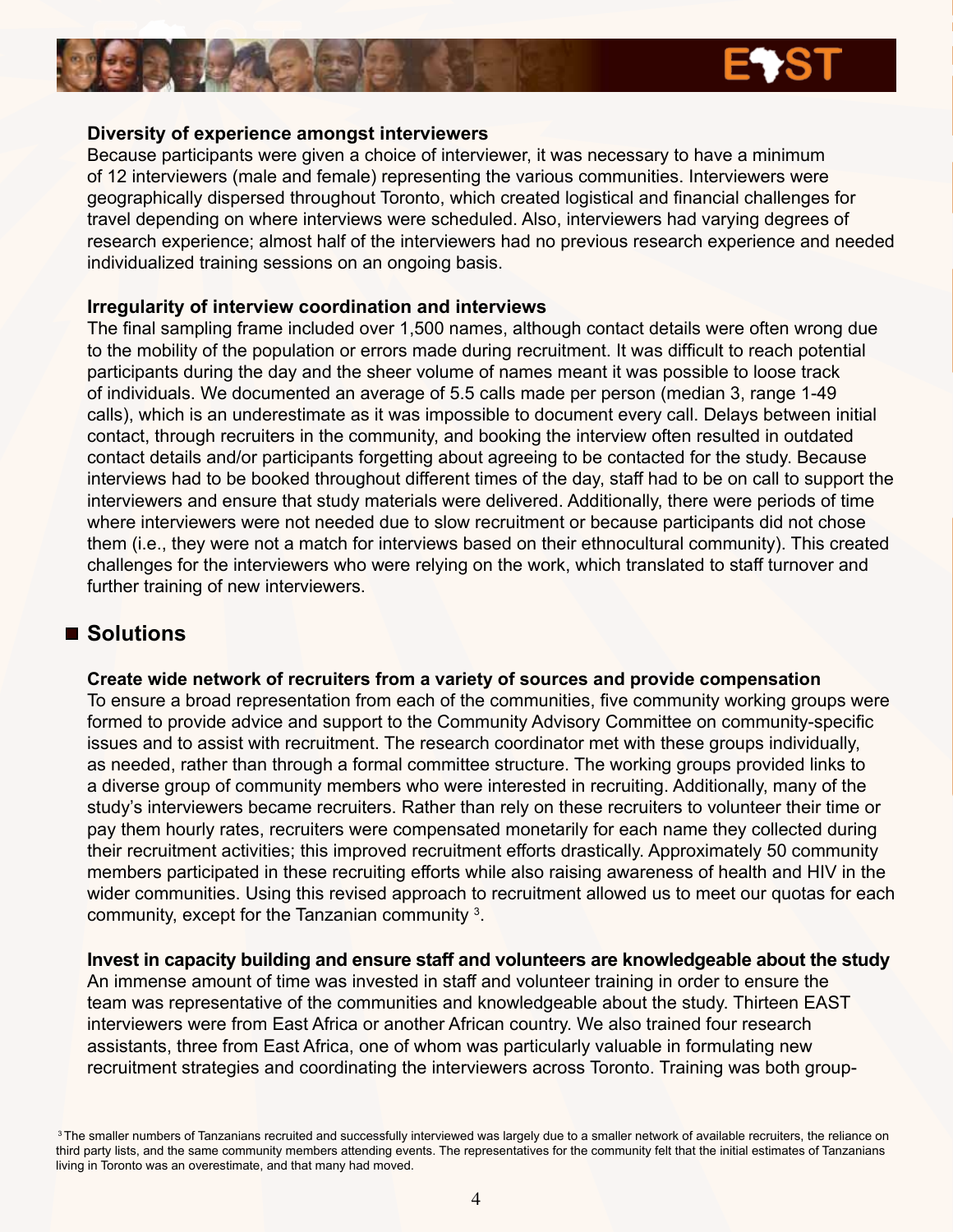based and individualized, taking into consideration personal skills and cultural backgrounds. These sessions included three formal group training sessions, between two and six mock interviews per interviewer, and as-needed guidance and debriefing throughout the study. Interviewers were also hired for other tasks throughout the study, such as the creation of the recruitment database, recruitment, booking interviews, and data entry.

#### **Approach potential participants directly**

The modified approach to recruitment involved recruiters approaching potentially eligible individuals at community and social events, public venues, and through community organizations. Recruiters explained that the study was a health-related survey<sup>4</sup> and if the person approached agreed to be contacted by study staff, they would receive full details about the study. Snowballing recruitment techniques were also used by working group members and recruiters to utilize personal contacts. These kinds of direct, face-to-face contact with potential participants were the most effective modes of reaching community members, with the majority (86%) of individuals in the sampling frame being recruited this way. The remaining 14% of the sampling frame was compiled from third-party lists (see Figure 1), a less effective way of recruiting. Only two individuals volunteered because of advertisements posted in the community.

#### **Plan for irregularity, recruit in real time**

In order to prevent problems with interviews based on changes in contact details or participants forgetting about the research, recruitment needed to happen in 'real time'. This meant that recruiters would submit names to the study office soon after they were recruited and staff would contact potential participants immediately. In order to reach the potential participants, staff worked staggered



4 The study was described as a health-related survey in the community rather than an HIV study. This reflects the components of the survey, as only 1/5 of the sections were solely focused on HIV-related issues. Community advisory committee members were concerned that it would be too difficult to discuss the HIV-related aspects of the study in the general community and that individual conversations with potential participants over the phone would be more appropriate.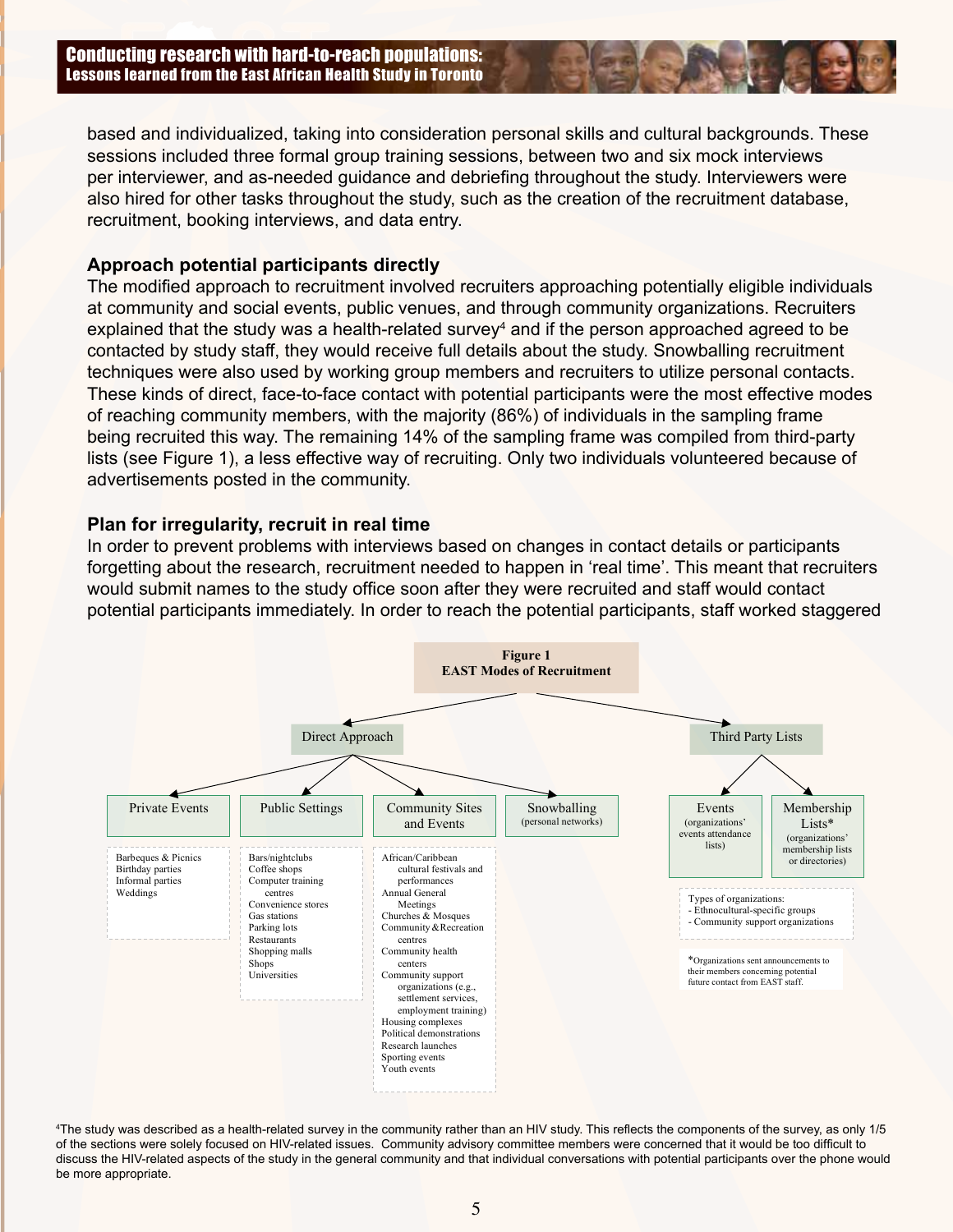

hours and in shifts to facilitate efficient communication. A research assistant was hired to coordinate the interviews and to ensure continuity in communication with participants. This allowed the research coordinator time to manage the interviewers in the field, coordinate recruitment efforts, and attend to ongoing data collection issues. Systems were developed to address challenges with dispensing study materials and sending interviewers across a large geographical region, and for safe and confidential collection of completed study materials (i.e., surveys and specimens) outside of regular office hours.

#### **Develop effective electronic tracking systems**

To manage the large volume of calls and deal with the multitude of practical issues associated with booking interviews, it was necessary to have efficient systems and diligent recording of communication. Recruiters were provided with forms to record information on the individuals who agreed to be contacted. An IT specialist (who was also an interviewer on the study) was hired to create a database to track this information<sup>5</sup>. Staff could also use the database to track interviewer preferences, site preferences, and details of every call made to the participant, the outcome of calls, and the next steps. Although this added additional costs and took up staff resources in the beginning, the database was indispensable for the study staff to ensure efficient follow-up and to gauge the success of particular recruitment activities. It was a key resource for addressing a multitude of practical issues, including coordinating the schedules of participants and interviewers. The data collected was also a key resource for this report.

#### **Secure a network of community interview sites appropriate for participants**

In order to provide participants with the choice of interview location, it was necessary to create a list of suitable sites that were easily accessible. A resource binder with maps and booking details for over 60 sites across the GTA was created. These sites included public libraries, community support organizations (e.g., settlement resource centres, ethnocultural organizations), community health centres, churches, universities, and colleges. Because it was not always possible to match a participant's request for location, it was decided that interviews could be conducted in participants' homes. A safety protocol was developed to accommodate this choice<sup>6</sup>. Consequently, 42% of the interviews were conducted in participants' homes, 41% at an organization or business in the community, and 16% at the University of Toronto. Women were more likely than men to be interviewed at home.

#### **RESOURCES**

#### **Challenges**

As this was the first large-scale survey conducted with these communities, unforeseen challenges arose during the implementation phase. Consequently, the initial grant was not sufficient to cover the study costs. Two interrelated issues contributed to extra study costs: recruitment and human resources.

5 Participant IDs could not be linked to completed surveys.

<sup>6</sup> The safety protocol included issues such as: always being accessible (i.e., carrying a phone), checking in with staff after every interview, informing others of interview location, communicating with participants only through the office, interviewing in communal areas (if domestic), adhering to guidelines concerning appropriate behavior, and ensuring that interviewers did not feel uncomfortable with interview locations. Interviewers were also encouraged to use their judgment and terminate interviews if they found themselves in an uncomfortable situation.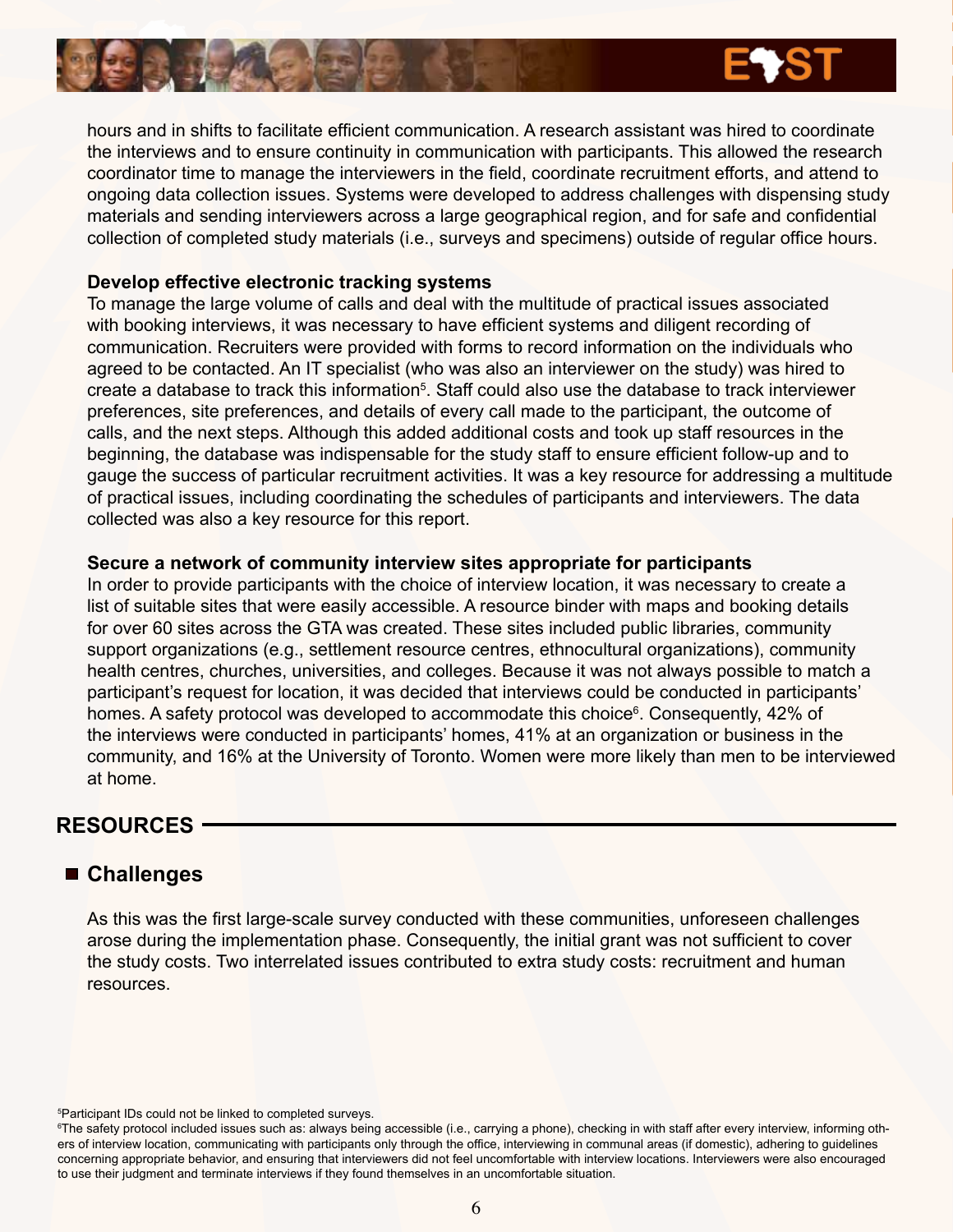#### **Recruitment**

Changes in the initial recruitment strategy resulted in increased costs, such as the need for a tracking database and compensating recruiters for their efforts. As resources were limited, it was not possible to compensate organizations that were eager to help with the study, either through advertising the study or providing access to their clients for study recruitment. Because participants mainly chose interview sites either in the community or their home, there were unexpected costs associated with interviewer travel to and from the interviews and with delivery of the study materials to the study office. Furthermore, participant-initiated cancellations of interviews and no-shows resulted in thousands of dollars of unbudgeted costs.

#### **Human resources**

Because of the need to recruit and conduct interviews in real time, it was necessary to have more than one staff member involved in the interview booking process. Also, there was staff turnover because recruitment took longer than expected and interviewers could not be guaranteed work. During the course of the study, 18 interviewers were hired and two additional research assistant positions were created (four interviewers occupied these positions at various times). Consequently, substantially more training and staff hours were required than initially budgeted. Furthermore, because this was the first exposure to research and/or HIV-related issues for many of the community members involved in the study (i.e., Community Advisory Committee members, working group members, recruiters, interviewers), extensive group and individual training sessions were required, leading to delays and additional staff resources.

#### ■ Solutions

#### **Approach different funders for different study components**

Because the initial grant was insufficient, we approached a variety of funders throughout the course of the study. Two additional grants, through the Ontario HIV Treatment Network (OHTN) and the Public Health Agency of Canada (PHAC), allowed for us to successfully complete the project. First, the capacity building and training component of the research was large enough to warrant separate attention and funding. The initial study funder (OHTN) recognized the importance of this component and provided sufficient support to address these needs. Second, PHAC determined that the results from EAST were crucial for moving forward with a national surveillance track (E/AC track); therefore, we received funds toward the compilation of the study reports and evaluation of recruitment efforts and lessons learned.

#### **'Barter' with organizations**

Although few financial resources were available to support the organizations who worked with us during the course of the study, the research coordinator was able to offer in-kind services to those who requested assistance. This involved providing advice with grant writing, faciliating the hiring of volunteer research staff, and brainstorming about the research needs of organizations.